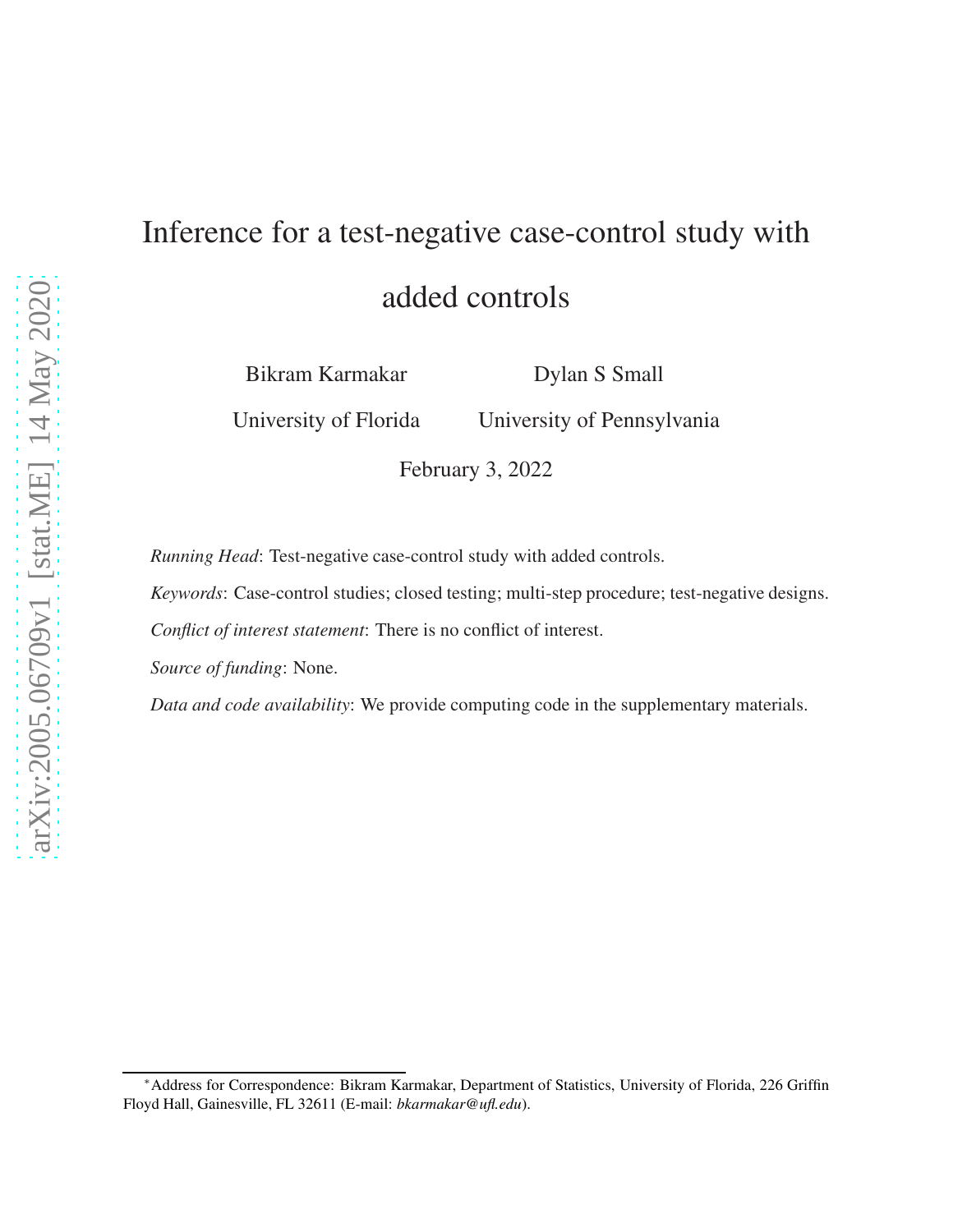#### Abstract

Test-negative designs with added controls have recently been proposed to study COVID-19. An individual is test-positive or test-negative accordingly if they took a test for a disease but tested positive or tested negative. Adding a control group to a comparison of testpositives vs test-negatives is useful since additional comparison of test-positives vs controls can have potential biases different from the first comparison. Bonferroni correction ensures necessary type-I error control for these two comparisons done simultaneously. We propose two new methods for inference which have better interpretability and higher statistical power for these designs. These methods add a third comparison that is essentially independent of the first comparison, but our proposed second method often pays much less for these three comparisons than what a Bonferroni correction would pay for the two comparisons.

*keywords*: Case-control studies; Closed testing; Confidence intervals; Potential biases; Second control group.

Test-negative studies compare exposures in cases who take a test for a particular disease and test positive vs. controls who also take the test but test negative.<sup>[5](#page-3-0)[;7](#page-4-0)</sup> A test-negative study with added controls (TNSWAC) supplements with controls who did not take the test. TSNWACs have been used to study antibiotic resistance<sup>[4](#page-3-1)</sup> and proposed to study COVID-19.<sup>[8](#page-4-1)</sup> The standard inference approach has been to present two exposure rate comparisons,

- (i) test-positives to test-negatives
- (ii) test-positives to controls

To control the familywise Type I error rate for multiple comparisons at level  $\alpha$  (e.g.,  $\alpha = 0.05$ ), the Bonferroni inequality can be used and each comparison done at level  $\alpha/2$ . Here we propose different inference strategies that can provide greater interpretability and power.

A valuable feature of TSNWACs is that comparisons (i) and (ii) may have different potential biases.<sup>[8](#page-4-1)</sup> Evidence is strengthened when diverse approaches with diverse potential biases pro-duce similar results.<sup>[6](#page-3-2)[;3](#page-3-3)</sup> However, comparisons (i) and (ii) are dependent – see Figure  $1A$  – and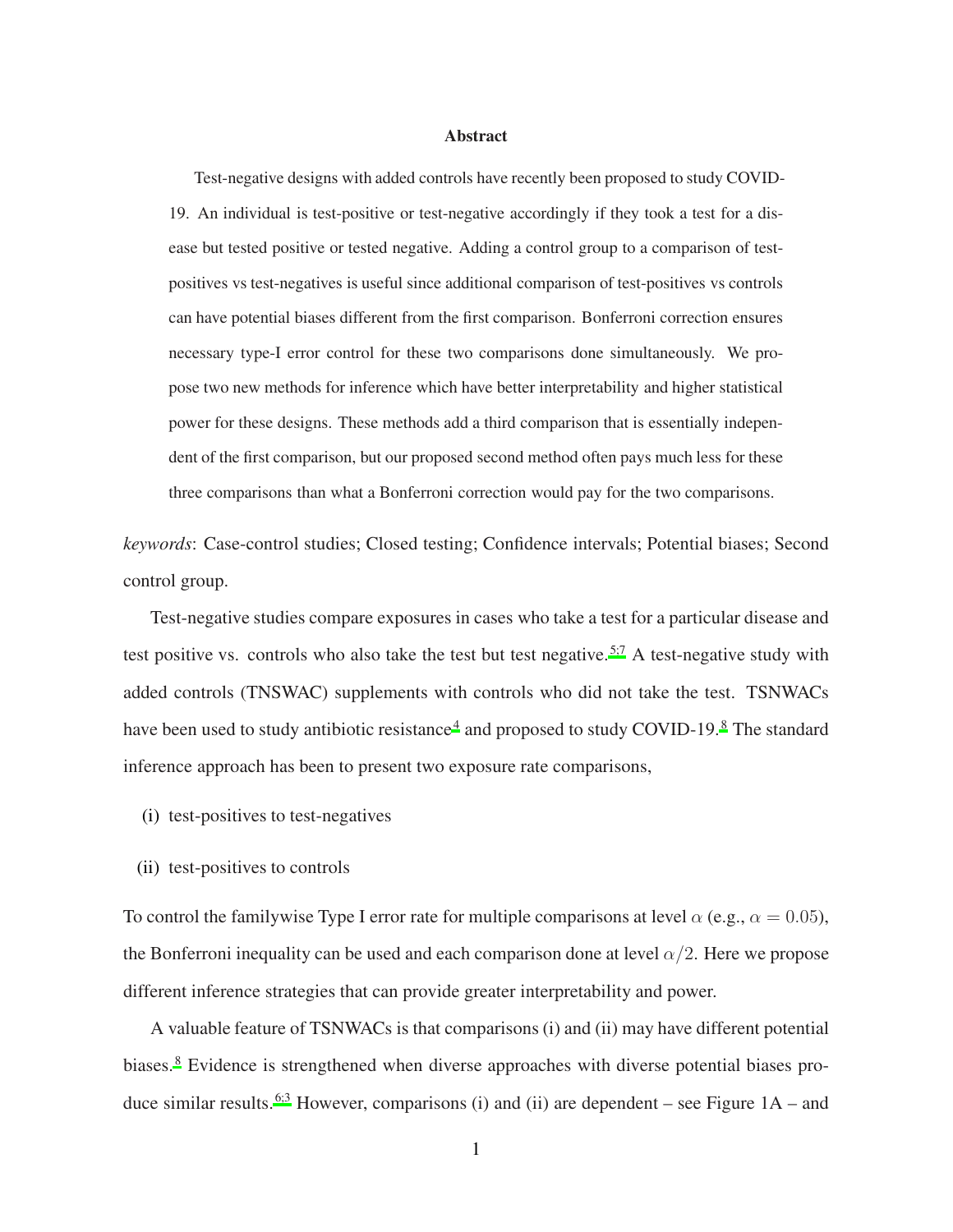might tend to agree just because of this dependence. It is important to distinguish new evidence from the same evidence repeated twice.<sup>[3](#page-3-3)</sup> To this end, it is useful to supplement comparisons (i)-(ii) with comparison (iii) test-positives pooled with test-negatives to controls, which is essentially independent of  $(i)$  – see Figure 1B and supplement – and may suffer from different potential biases than  $(i)$ .<sup>[1](#page-3-4)</sup> For example, it has been hypothesized that smoking protects against Covid-19.<sup>[2](#page-3-5)</sup> Comparison (i) may be biased because test-negatives may have some other infection (e.g., the flu) for which smoking increases risk and comparisons (ii) and (iii) may be biased because test-takers tend to be "health seeking."[7](#page-4-0) Finding evidence of smoking being protective in all comparisons (i)-(iii) would strengthen evidence compared to just comparisons (i)-(ii) in part because the latter comparisons are dependent.

The following are two procedures that consider comparisons (i)-(iii) and control the familywise error rate for multiple comparisons at  $\alpha$  (proof/code in supplement). The first procedure is (1) test the null hypothesis of no exposure effect in comparison (i),  $H_{0(i)}$ , at level  $\alpha/2$  (i.e., reject if p-value  $\leq \alpha_2$ ) and test the null of no exposure effect in comparison (ii),  $H_{0(ii)}$ , at level  $\alpha/2$ and (2) if and only if both nulls are rejected, test the null of no exposure effect in comparison (iii),  $H_{0(iii)}$ , at level  $\alpha$ . The second procedure is

- (1) Test  $H_{0(ii)}$  at level  $\alpha/2$ . If  $H_{0(ii)}$  is rejected, set  $\lambda = \alpha$ ; otherwise,  $\lambda = \alpha/2$ .
- (2) Test the null of no exposure effect in either comparison (i) and/or comparison (iii),  $H_{0(i)} \cup$  $H_{0(iii)}$ , at level  $\lambda$ . This could be done by Fisher's combination method since comparisons (i) and (iii) are essentially independent under the null.<sup>[1](#page-3-4)</sup> If the null  $H_{0(i)} \cup H_{0(iii)}$  is not rejected, stop testing.
- (3) If  $H_{0(i)} \cup H_{0(iii)}$  was rejected in (2), then test  $H_{0(i)}$  and  $H_{0(iii)}$  each at level  $\lambda$ .
- (4) If  $\lambda = \alpha/2$  and both  $H_{0(i)}$  and  $H_{0(iii)}$  were rejected in (3), then test  $H_{0(ii)}$  at level  $\alpha$  and reject if *p*-value  $\leq \alpha$ .

For example, suppose the p-values for  $H_{0(i)}$ ,  $H_{0(ii)}$  and  $H_{0(iii)}$  were 0.04, 0.03 and 0.04 respec-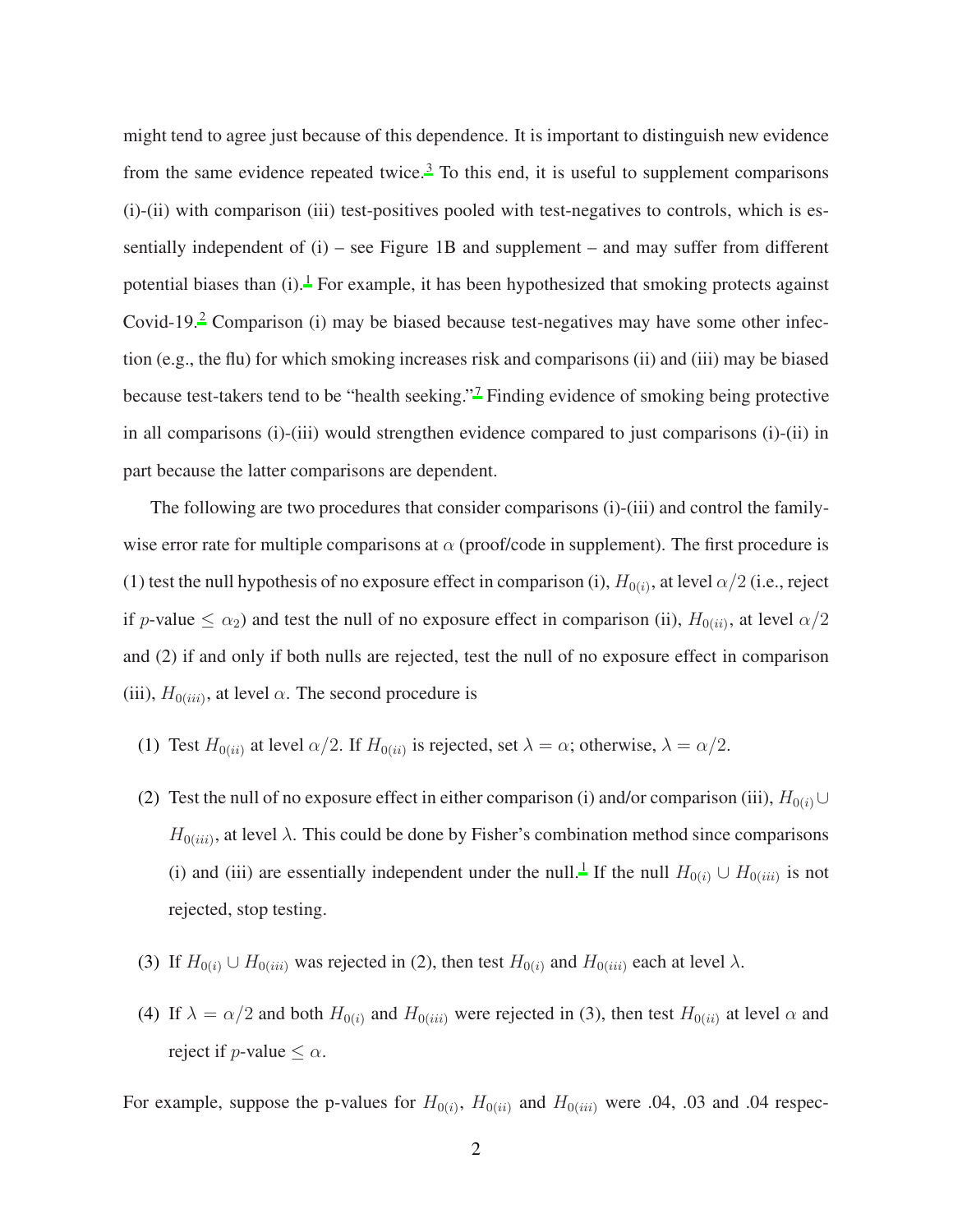tively, then the standard procedure would not reject any null hypotheses whereas the second procedure would reject all nulls (note: p-value for  $H_{0(i)} \cup H_{0(iii)}$  using Fisher's combination test is .012). Confidence intervals for magnitudes of effect can be formed using both procedures, see supplement. Figure 1C compares the power of the two proposed procedures and the standard procedure in a simulation. Both proposed procedures increase power over the standard procedure in the simulated setting with the second procedure providing more power.

## References

- <span id="page-3-4"></span>[1] Bikram Karmakar, Chyke A Doubeni, and Dylan S Small. Evidence factors in a casecontrol study with application to the effect of flexible sigmoidoscopy screening on colorectal cancer. *Annals of Applied Statistics, forthcoming*, 2020.
- <span id="page-3-5"></span>[2] Makoto Miyara, Florence Tubach, and Zahir Amoura. Low incidence of daily active tobacco smoking in patients with symptomatic covid-19 infection. *Preprint*, 04 2020. doi: 10.32388/WPP19W.
- <span id="page-3-3"></span>[3] Paul R Rosenbaum. Evidence factors in observational studies. *Biometrika*, 97(2):333–345, 2010.
- <span id="page-3-1"></span>[4] Mette Søgaard, Uffe Heide-Jørgensen, Jan P Vandenbroucke, Henrik C Schønheyder, and CMJE Vandenbroucke-Grauls. Risk factors for extended-spectrum  $\beta$ -lactamase-producing escherichia coli urinary tract infection in the community in denmark: a case–control study. *Clinical Microbiology and Infection*, 23(12):952–960, 2017.
- <span id="page-3-0"></span>[5] Sheena G Sullivan, Eric J Tchetgen Tchetgen, and Benjamin J Cowling. Theoretical basis of the test-negative study design for assessment of influenza vaccine effectiveness, 2016.
- <span id="page-3-2"></span>[6] Mervyn Susser. Causal thinking in the health sciences: concepts and strategies of epidemi-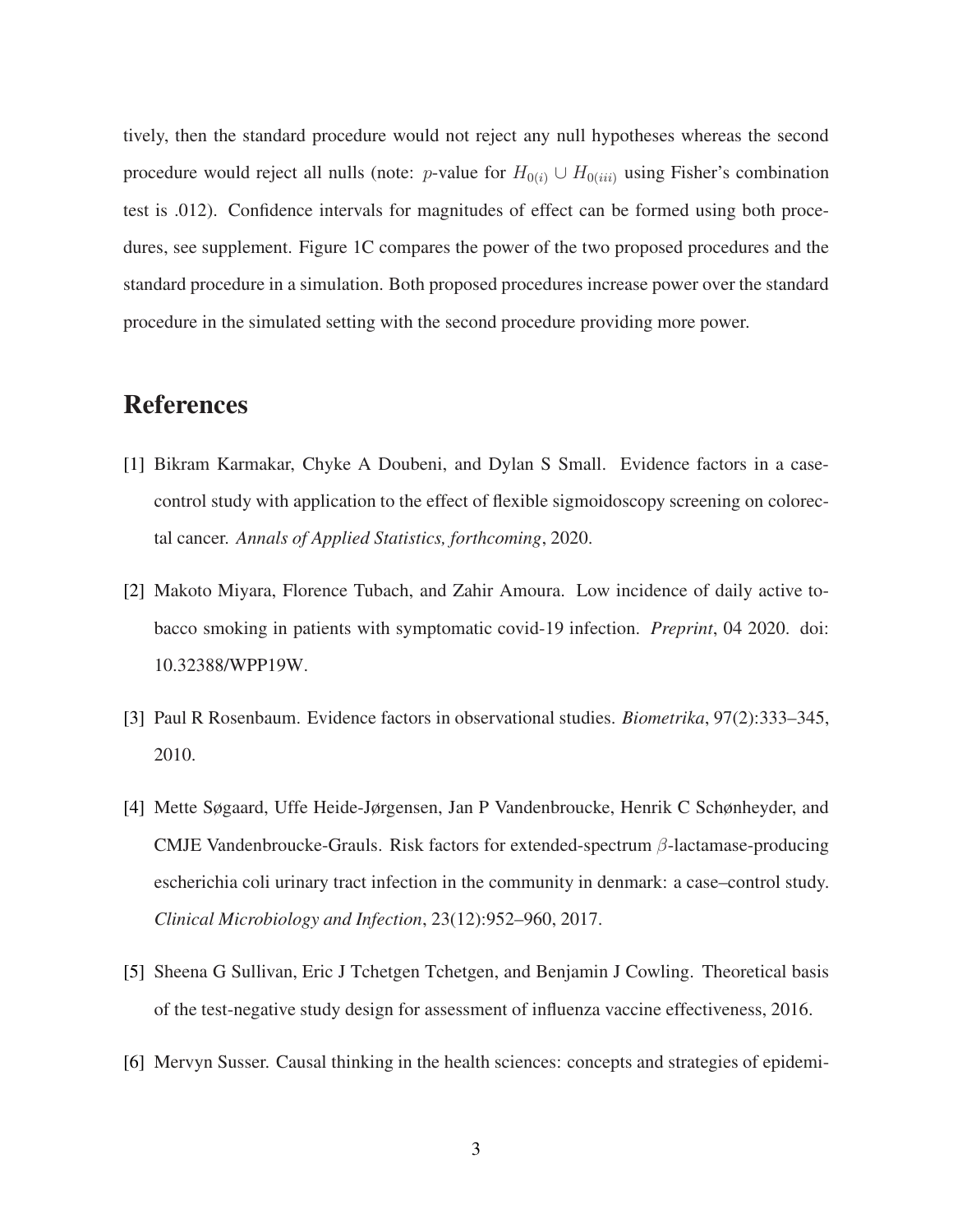ology. In *Causal thinking in the health sciences: concepts and strategies of epidemiology*. 1973.

- <span id="page-4-0"></span>[7] Jan P Vandenbroucke and Neil Pearce. Test-negative designs: Differences and commonalities with other case–control studies with other patient controls. *Epidemiology*, 30(6): 838–844, 2019.
- <span id="page-4-1"></span>[8] Jan P Vandenbroucke, Elizabeth B Brickley, Christina MJE Vandenbroucke-Grauls, and Neil Pearce. Analysis proposals for test-negative design and matched case-control studies during widespread testing of symptomatic persons for sars-cov-2. *arXiv preprint arXiv:2004.06033*, 2020.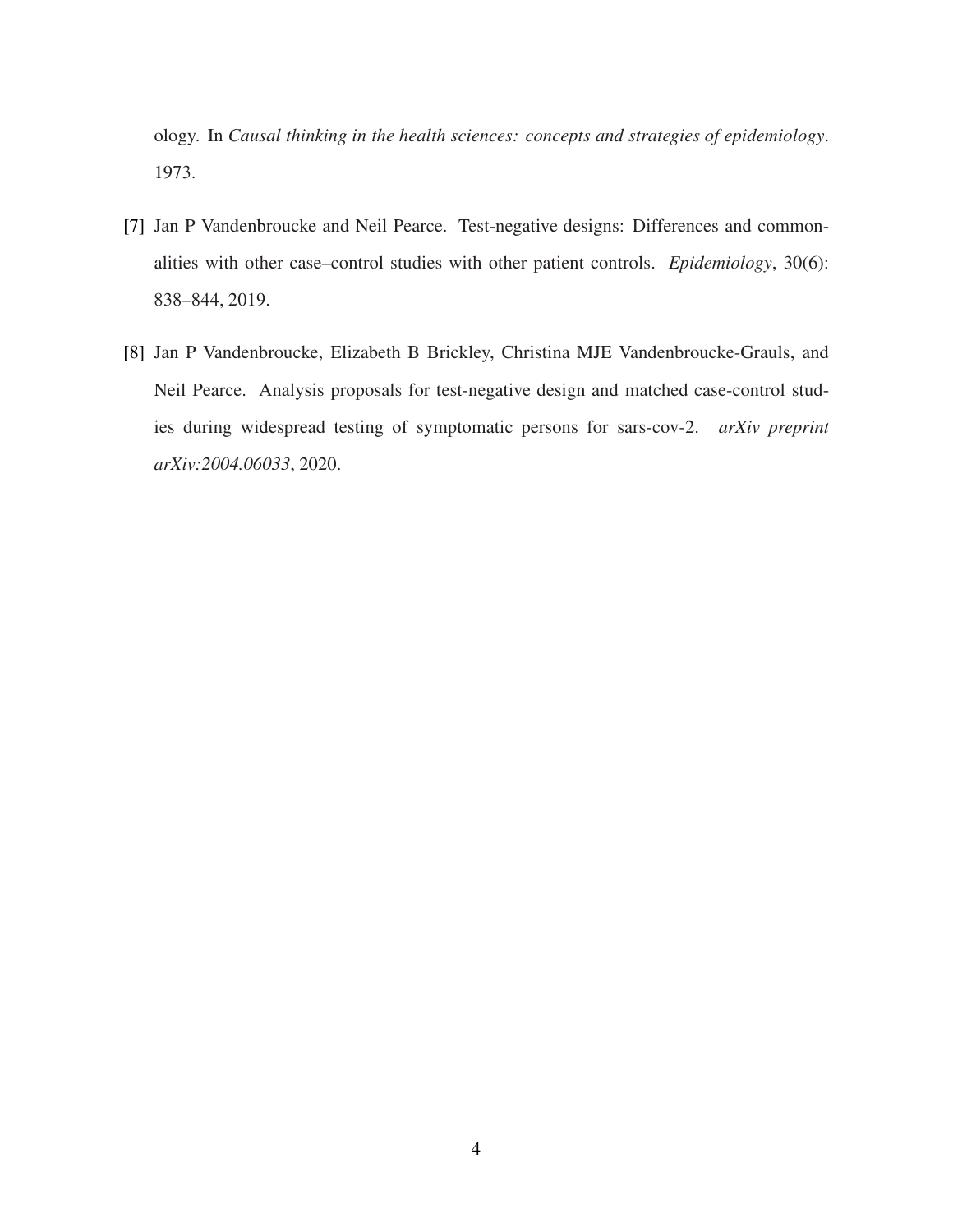

Figure 1: Simulated results on inference for TNSWAC. In panels A and B the null hypothesis is true and there is no difference in the exposure between the test-positives, test-negatives and controls. In panel A analyses (i) and (ii) show dependence and in panel B analyses (i) and (iii) show approximate uncorrelatedness. Two plots in Panel C show the simulated powers of three different methods of analyses of TNSWAC, calculated from 10,000 simulated instances. One simulated study consists of 1,250 individuals of, on average, 40% controls, 30% test-negatives and 30% test-positives. Under the null, in Panel A and B, the frequency of an exposure is constant 20% in each of these three groups. In panel C, the odds ratio of an exposure is 1.75 for test-positives versus controls and the odds ratio of an exposure is 1.75 for test-positives versus test-negatives. R code for the simulation is provided in the supplement.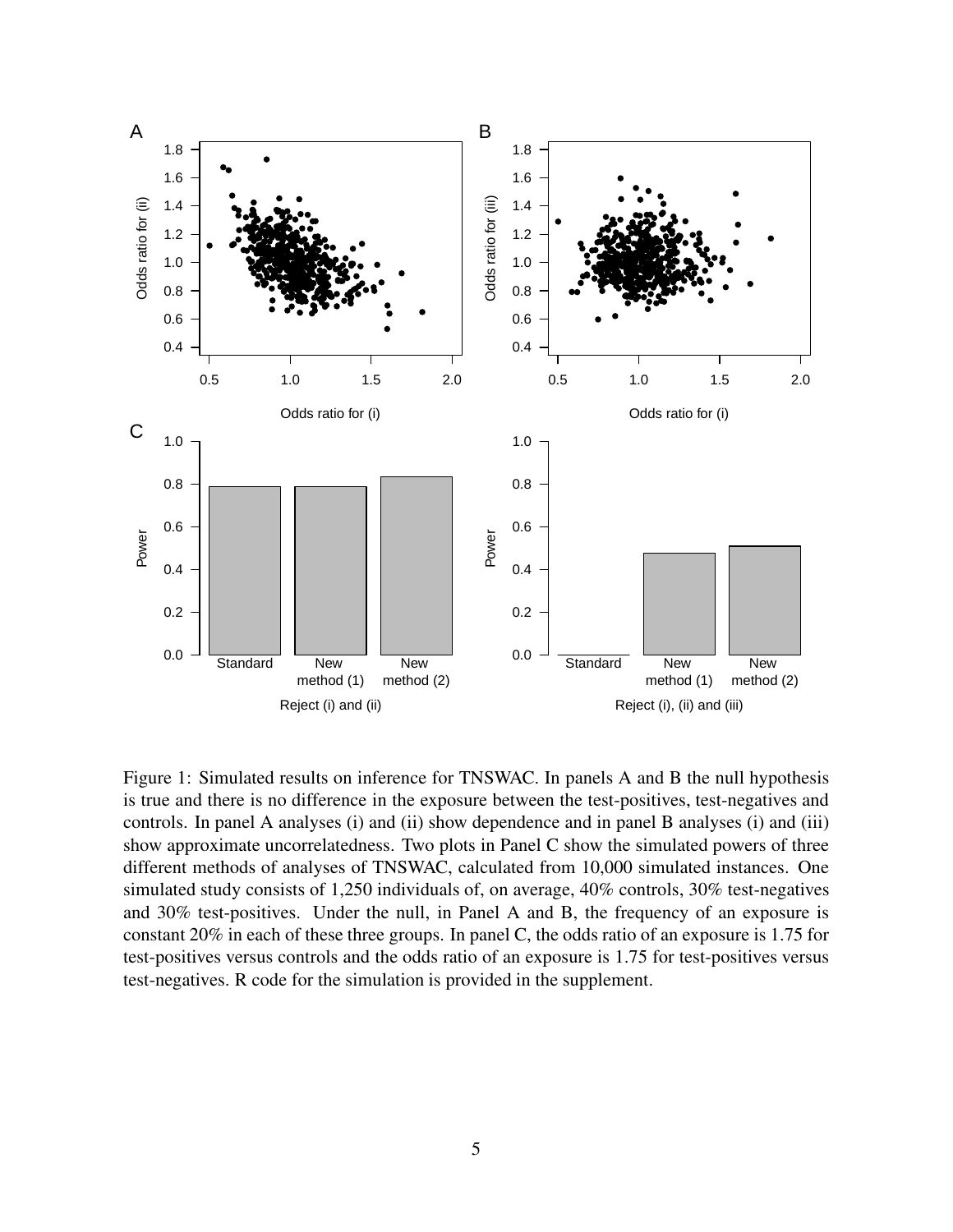## Supplement to "Inference for a test-negative case-control study with added controls"

Bikram Karmakar and Dylan Smal[l](#page-6-0)

University of Florida and University of Pennsylvania

## 1 Familywise error rate control

Setup: Consider the following three null hypotheses:  $H_{0(i)}$ , no difference in exposure between test-positives and test-negatives;  $H_{0(ii)}$ , no difference in exposure between test-positives and controls; and  $H_{0(iii)}$ , no difference in the test-positives or test-negatives and controls. In the following  $P_{(i)}$ ,  $P_{(ii)}$  and  $P_{(iii)}$  correspond to the three p-values calculated for these hypotheses from the corresponding comparisons.

In this setup a method provides a level  $\alpha$  familywise error rate control if the probability of rejecting any true null hypothesis among the three null hypotheses is at most  $\alpha$ . In the following we let  $\mathcal{R}_S$  denote the event that at least one of the nulls are rejected among  $\{H_{0s} : s \in S\}$  where  $S \subseteq \{(i), (ii), (iii)\}.$  We show here that familywise error rate is controlled for both Method 1 and Method 2.

**Method 1.** Note first that  $H_{0(iii)}$  is false when and only when one of  $H_{0(i)}$  or  $H_{0(ii)}$  were false.

Since Method 1 can reject  $H_{0(iii)}$  in step (2) only when both  $H_{0(i)}$  and  $H_{0(ii)}$  are rejected at step (1), we have  $\mathcal{R}_{(iii)} \subseteq \mathcal{R}_{(i)} \cap \mathcal{R}_{(ii)}$ , hence  $\mathcal{R}_{(i),(ii),(iii)} \subseteq \mathcal{R}_{(i),(ii)}$ .

To show familywise error rate control, consider now the different possibilities of the three hypotheses being true or false separately.

<span id="page-6-0"></span>Address for Correspondence: Bikram Karmakar, Department of Statistics, University of Florida, 226 Griffin Floyd Hall, Gainesville, FL 32611 (E-mail: *bkarmakar@ufl.edu*).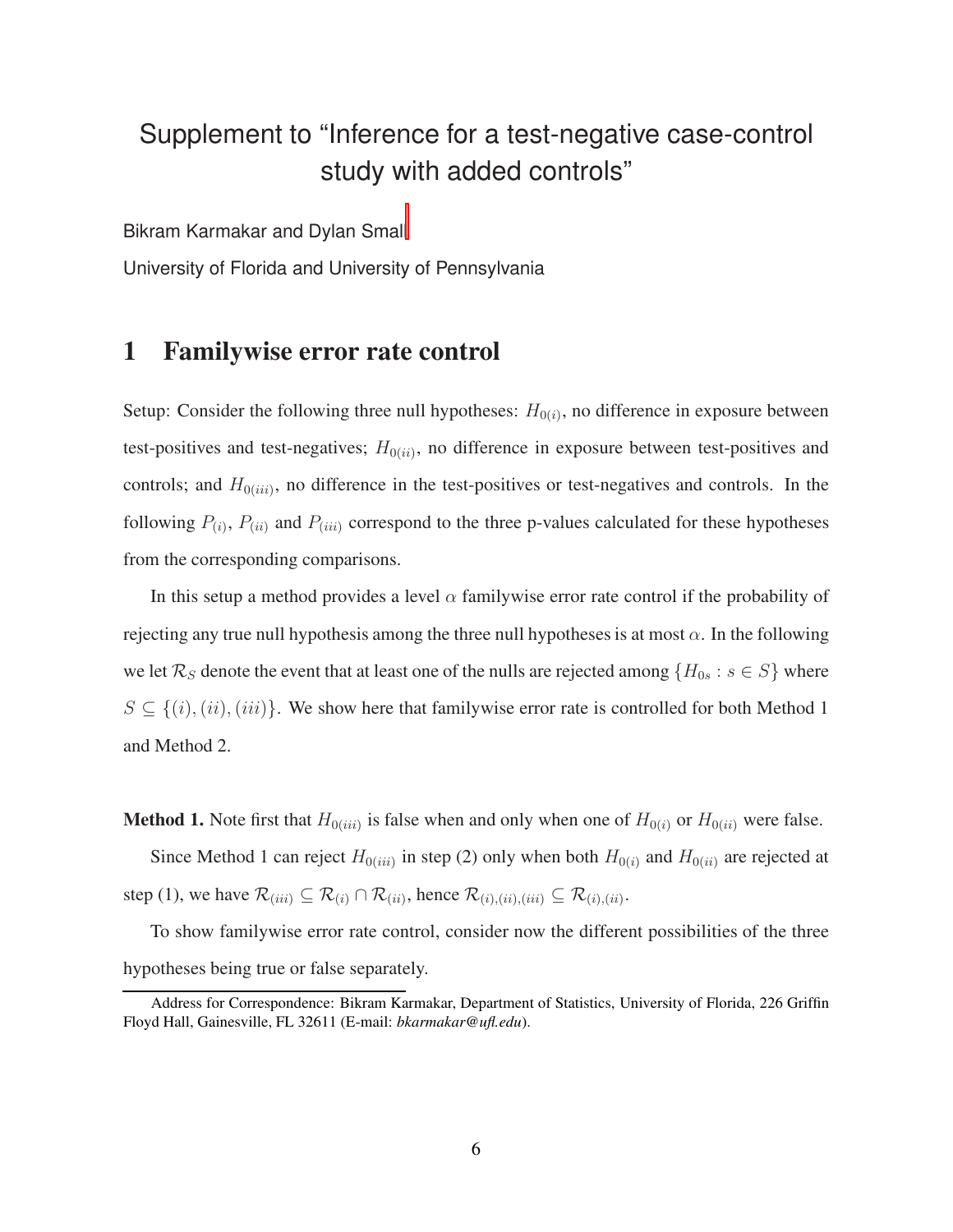(a) When all three hypotheses are true, the familywise error rate is

$$
pr(\mathcal{R}_{(i),(ii),(iii)}) \le pr(\mathcal{R}_{(i),(ii)})
$$
  
\n
$$
\le pr(\mathcal{R}_{(i)}) + pr(\mathcal{R}_{(ii)})
$$
  
\n
$$
= pr(P_{(i)} \le \alpha/2) + pr(P_{(ii)} \le \alpha/2)
$$
  
\n
$$
\le \alpha/2 + \alpha/2 = \alpha.
$$

(b) When  $H_{0(i)}$  is true but  $H_{0(ii)}$  is false, hence  $H_{0(iii)}$  is false, the familywise error rate is

$$
\mathrm{pr}(\mathcal{R}_{(i)}) = \mathrm{pr}(P_{(i)} \le \alpha/2) \le \alpha/2 \le \alpha.
$$

(c) Finally, when  $H_{0(ii)}$  is true but  $H_{0(i)}$  is false, hence  $H_{0(iii)}$  is false, the familywise error rate is

$$
\mathrm{pr}(\mathcal{R}_{(ii)}) = \mathrm{pr}(P_{(ii)} \le \alpha/2) \le \alpha/2 \le \alpha.
$$

Hence, the familywise error rate is always controlled.

**Method 2.** First we expand the notation  $\mathcal{R}_S$  to denote the event that at least one of the nulls are rejected among  $\{H_{0s} : s \in S\}$  where  $S \subseteq \{(i), (ii), (iii), (i) \wedge (ii)\}$ , where  $H_{0(i) \wedge (iii)} =$  $H_{0(i)} \cap H_{0(iii)}$ . Thus,  $H_{0(i) \wedge (iii)}$  is false is the same as at least one  $H_{0(i)}$   $H_{0(iii)}$  is false, and only when both  $H_{0(i)}$  and  $H_{0(iii)}$  are true we will have  $H_{0(i)\wedge(iii)}$  true.

Now we use the result that  $P_{(i)}$  and  $P_{(iii)}$  are essentially independent and  $P_{(i) \wedge (iii)}$ , Fisher's combination of these two p-values, is a valid p-value under  $H_{0(i)\wedge(iii)}$  $H_{0(i)\wedge(iii)}$  $H_{0(i)\wedge(iii)}$ .<sup>[1](#page-3-4)</sup> (see footnote)

Consider again the different combinations of the three hypotheses being true or false. We can reduce some effort in this enumeration by noting that  $H_{0(iii)}$  is false when and only when one of  $H_{0(i)}$  or  $H_{0(ii)}$  were false.

<span id="page-7-0"></span>Two analyses are essentially independent if the joint distribution of the p-values from these analyses is stochastically larger than the uniform distribution on unit square. Here, (i) and (iii) are nearly independent since we can show  $pr(P_{(i)} \leq p, P_{(iii)} \leq q) \leq pq$  for all  $0 \leq p, q \leq 1$ . With larger sample size this inequality becomes sharper, and asymptotically they are independent.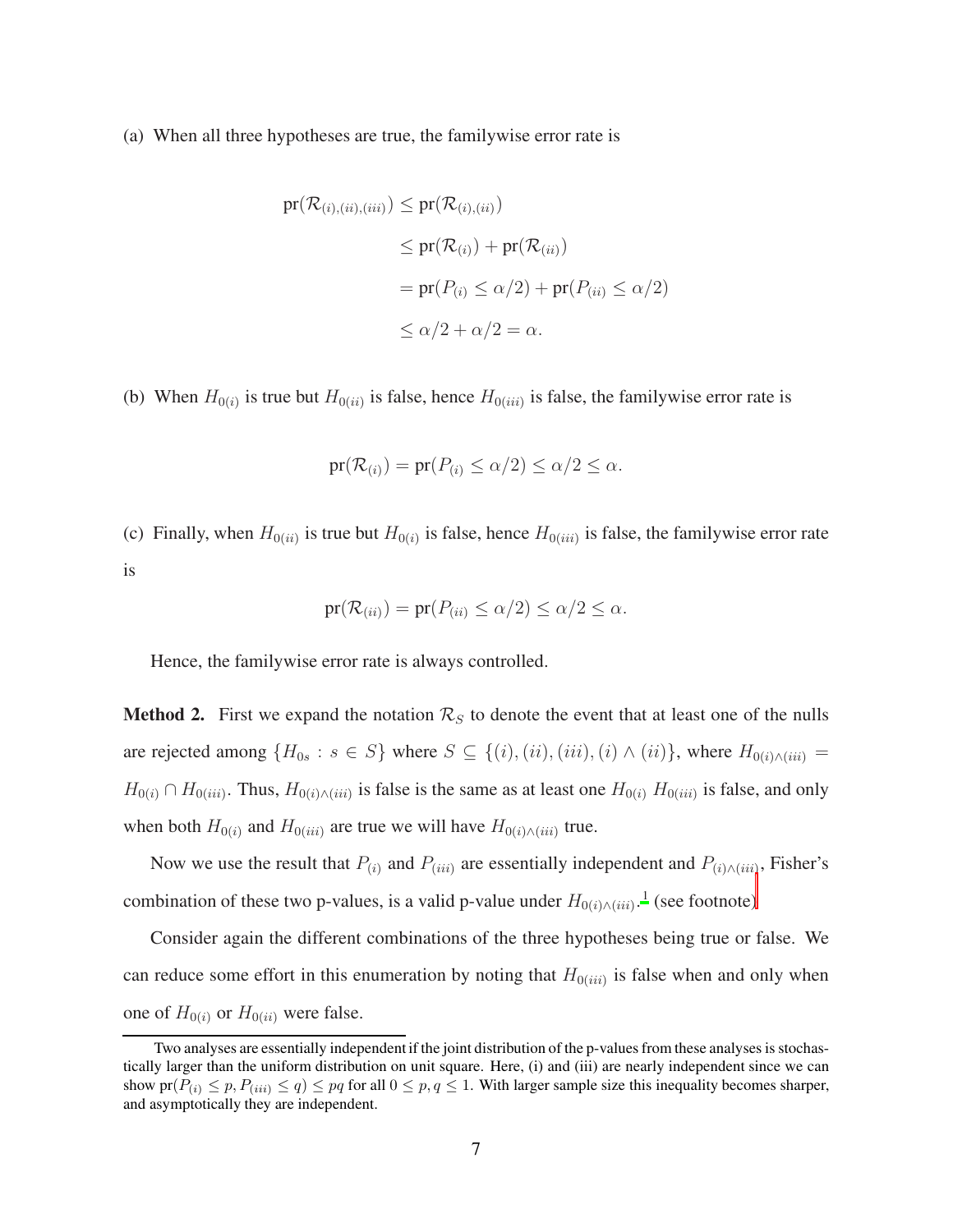(a) When all three of  $H_{0(i)}$ ,  $H_{0(ii)}$  and  $H_{0(iii)}$  are true, the familywise error rate is

$$
pr(\mathcal{R}_{(i),(iii),(iii)}) \le pr(\mathcal{R}_{(ii)}
$$
 at level  $\alpha/2$  in step (1) or  $\mathcal{R}_{(i)\wedge(iii)}$  at level  $\alpha/2$  in step (2))  
\n
$$
\le pr(\mathcal{R}_{(ii)}
$$
 at level  $\alpha/2$ ) +  $pr(\mathcal{R}_{(i)\wedge(iii)}$  at level  $\alpha/2$ )  
\n
$$
= pr(P_{(ii)} \le \alpha/2) + pr(P_{(i)\wedge(iii)} \le \alpha/2)
$$
  
\n
$$
\le \alpha/2 + \alpha/2 = \alpha.
$$

(b) When  $H_{0(i)}$  is true but  $H_{0(ii)}$  is false, hence  $H_{0(iii)}$  is false, the familywise error rate is

$$
pr(\mathcal{R}_{(i)}) = pr(\mathcal{R}_{(i)}
$$
 at level  $\alpha/2$  or at level  $\alpha$  in step (3), by whether  $\lambda = \alpha/2$  or  $= \alpha$ )  
\n
$$
\leq pr(\mathcal{R}_{(i)}
$$
 at level  $\alpha$ )  
\n
$$
= pr(P_{(i)} \leq \alpha) \leq \alpha.
$$

(c) Finally, when  $H_{0(ii)}$  is true but  $H_{0(i)}$  is false, hence  $H_{0(iii)}$  is false, the familywise error rate is

$$
pr(\mathcal{R}_{(ii)}) = pr(\mathcal{R}_{(ii)}
$$
 at level  $\alpha/2$  or at level  $\alpha$  in step (3), by whether  $\lambda = \alpha/2$  or  $= \alpha$ )  
\n
$$
\leq pr(\mathcal{R}_{(ii)}
$$
 at level  $\alpha$ )  
\n
$$
= pr(P_{(ii)} \leq \alpha) \leq \alpha.
$$

Hence, the familywise error rate is always controlled.

## 2 Confidence sets for the magnitude of effects

Notation: We can create confidence sets for the effects of the exposure using the methods discussed in the letter. Some new notation are needed. In the following a subscript  $P$  is for testpositives, N for test-negatives, and C for the added controls. Also,  $n$  with appropriate subscript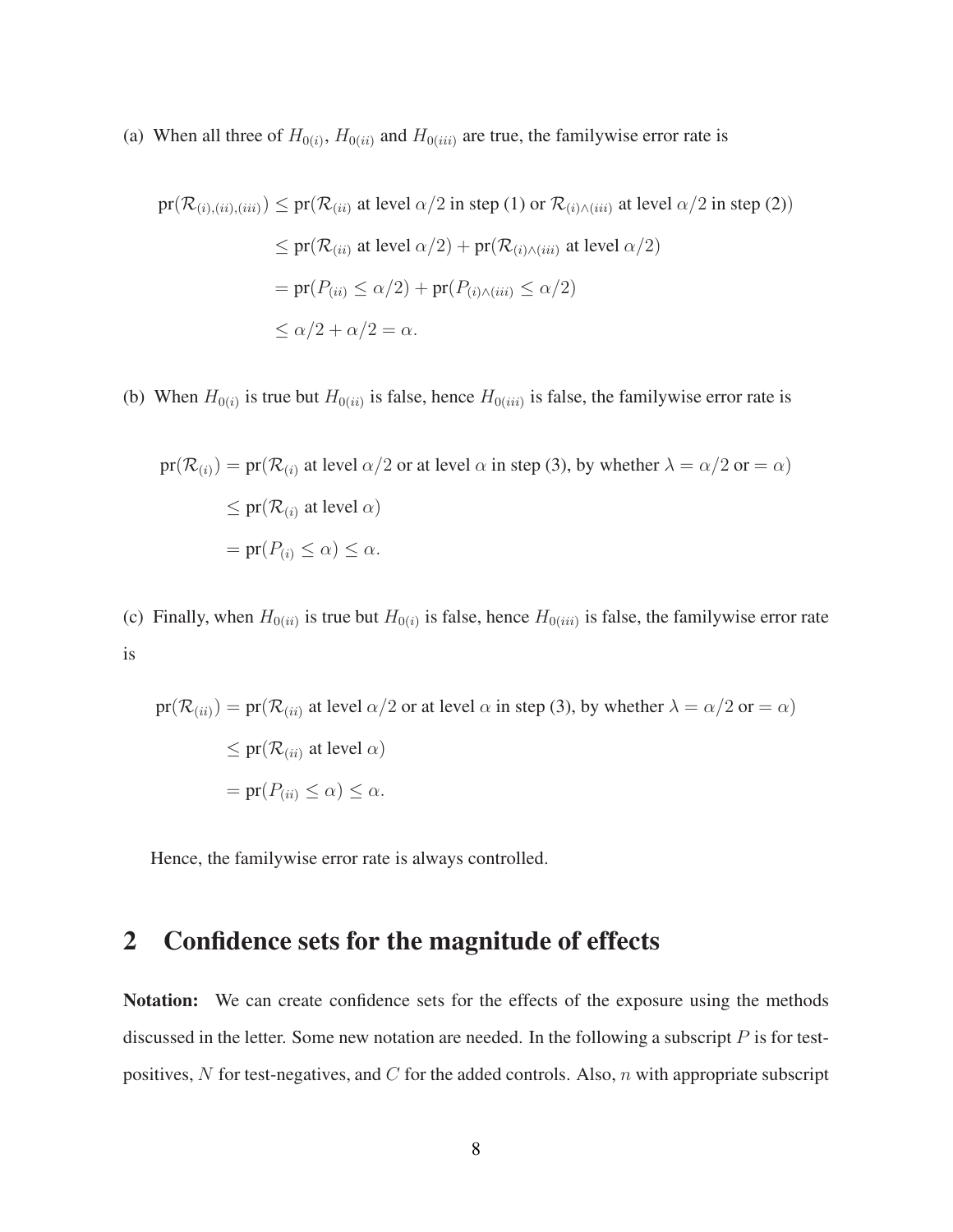denotes the counts of a particular group of individuals. For example,  $n_{P1}$  denotes the number of exposed test-positives and  $n_{C0}$  the number of unexposed test-negatives, and  $n_{PN1}$  is the number of exposed test-positives or test-negatives.

Data tables: The collected data can be tabulated in three tables corresponding to the three comparisons (i), (ii) and (iii).

| Comparison (i)   |           |                            | Comparison (ii) |               |           |            |           |
|------------------|-----------|----------------------------|-----------------|---------------|-----------|------------|-----------|
|                  | Exposed   | Unexposed                  |                 |               |           | Exposed    | Unexposed |
| Test-positive    | $n_{P1}$  | $n_{P0}$                   |                 | Test-positive |           | $n_{P1}$   | $n_{P0}$  |
| Test-negative    | $n_{N1}$  | $n_{N0}$                   |                 | Control       |           | $n_{C1}$   | $n_{C0}$  |
| Total            | $n_{PN1}$ | $n_{PN0}$                  |                 | Total         |           | $n_{PC1}$  | $n_{PC0}$ |
| Comparison (iii) |           |                            |                 |               |           |            |           |
|                  |           |                            |                 | Exposed       |           | Unexposed  |           |
|                  |           | Test-positive or negative. |                 | $n_{PN1}$     | $n_{PN0}$ |            |           |
|                  | Control   |                            |                 | $n_{C1}$      |           | $n_{C0}$   |           |
|                  | Total     |                            |                 | $n_{PNC1}$    |           | $n_{PNC0}$ |           |

A p-value for a given one of the three comparisons can be calculated from the corresponding table, e.g., using Fisher's exact test. For example,  $P_{(ii)}$  is the p-value calculated from the 2-by-2 table above with the numbers  $n_{P1}$ ,  $n_{C1}$ ,  $n_{P0}$  and  $n_{C0}$ .

Effects of interest: We have three effects of interest for the exposure, between test-positives and test-negatives, between test-positives and controls, and one between test-negatives and controls. We denote these effects as  $\theta_{P,N}$ ,  $\theta_{P,C}$  and  $\theta_{N,C}$ , which are defined below. These are called attributable effects.

The effect  $\theta_{P,N}$  is the ratio of the number of individuals who became test-positive because of the exposure, but in the absence of it would have been test-negative minus the number of individuals who became test-negative because of the exposure but in the absence of it would have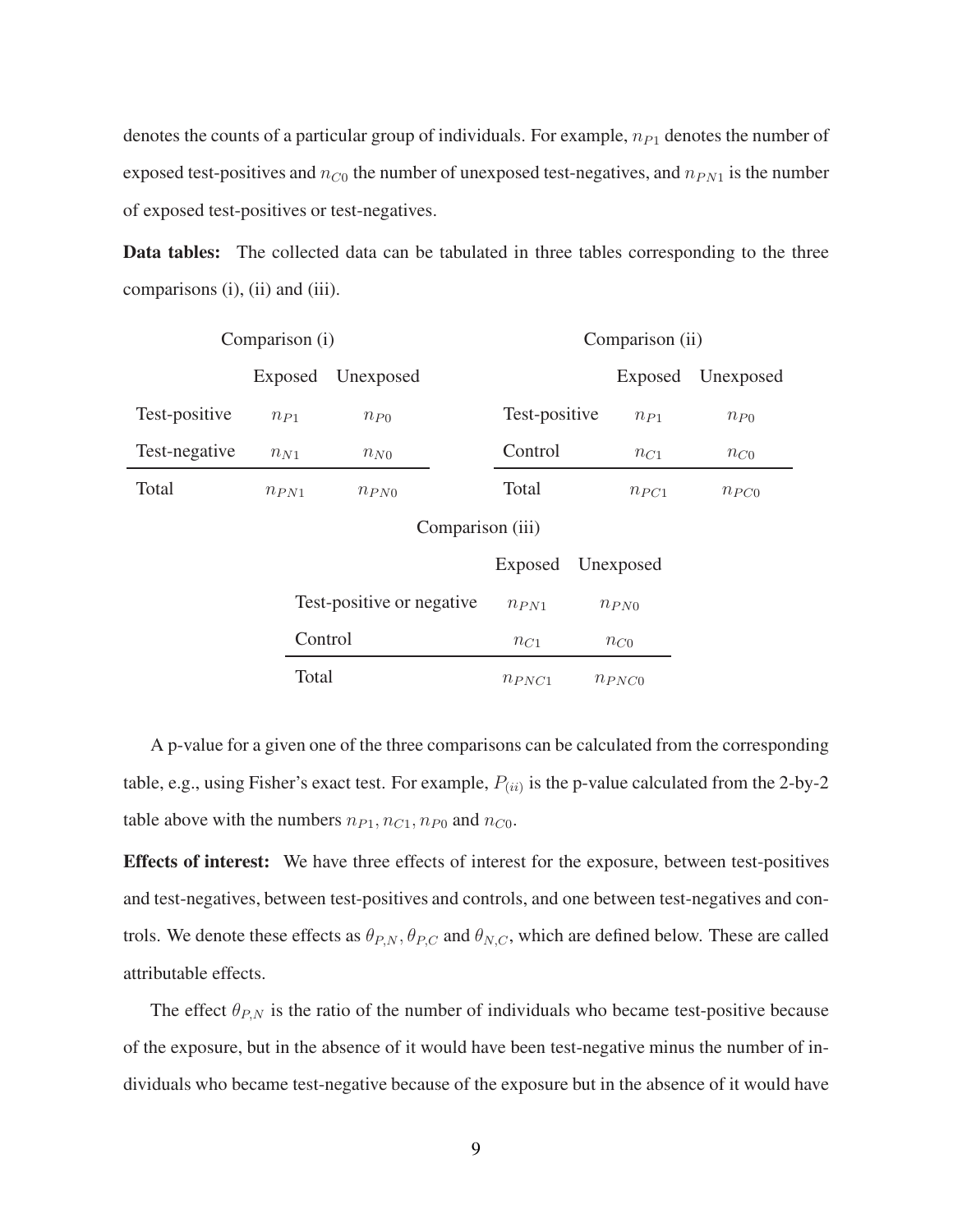been test-positive, divided by the number of exposed test-positives or test-negatives. Notice that  $\theta_{P,N}$  is a number between -1 and 1;  $\theta_{P,N} = 0$  if exposure did not move anyone from being test-positive compared to test-negative without exposure or the reverse. If  $\theta_{P,N}$  is positive, there individuals for whom the exposure caused them to become test-positive. Similarly, if  $\theta_{P,N}$  is negative, there are individuals for whom the exposure caused them to become test-negative. In summary,  $\theta_{P,N}$  is the net effect of the exposure on becoming test-positive over test-negative for exposed tested individuals.

The second effect  $\theta_{P,C}$  is defined similarly. By our definition,  $\theta_{P,C}$  is the net effect of the exposure for test-positives versus controls relative to all exposed individuals either test-positive or control. We have  $\theta_{P,C} = 0$  if the exposure did not make any change in who became testpositive over control or the reverse.

Finally, we define a third attributable effect  $\theta_{N,C}$  in the same way to denote the net effect of the exposure on becoming test-negative over control for all exposed non test-positive individuals.

A method that calculates p-values using the three tables above is testing the hypothesis of no effect of the exposure that  $\theta_{P,N} = 0$ ,  $\theta_{P,C} = 0$  and  $\theta_{N,C} = 0$ .

**Confidence sets:** We construct confidence sets for the effects  $\theta_{P,N}$ ,  $\theta_{P,C}$  and  $\theta_{N,C}$ . To do this we have to explain how to test that  $\theta_{P,N} = \theta_{P,N}^*, \theta_{P,C} = \theta_{P,C}^*$  and  $\theta_{N,C} = \theta_{N,C}^*$  where  $\theta_{P,N}^*, \theta_{P,C}^*$ and  $\theta_{N,C}^*$  could be different from 0, not no effect of the exposure. When they are different from 0, we adjust the observed tables based on these effects to create tables of the potential outcomes under no exposure.

#### Adjusted comparison (i)

| Exposed                                                                  | Unexposed |
|--------------------------------------------------------------------------|-----------|
| Test-positive $n_{P1} - \theta_{P,N}^* n_{PN1} - \theta_{P,C}^* n_{PC1}$ | $n_{P0}$  |
| Test-negative $n_{N1} + \theta_{P,N}^* n_{PN1} - \theta_{N,C}^* n_{NC1}$ | $n_{N0}$  |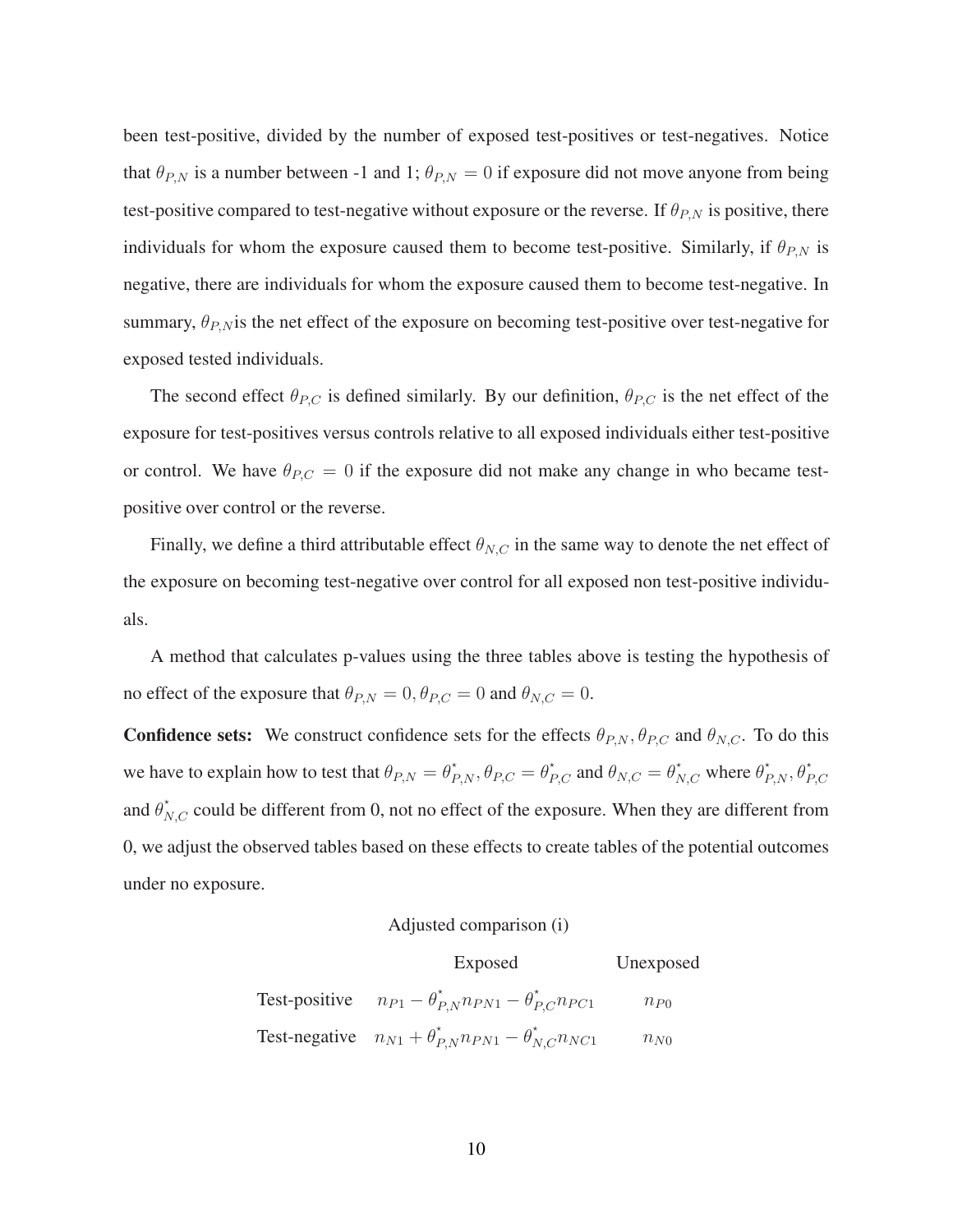#### Adjusted comparison (ii)

|         | Exposed                                                                  | Unexposed |
|---------|--------------------------------------------------------------------------|-----------|
|         | Test-positive $n_{P1} - \theta_{P,N}^* n_{PN1} - \theta_{P,C}^* n_{PC1}$ | $n_{P0}$  |
| Control | $n_{C1} + \theta_{P,C}^{*} n_{PC1} + \theta_{N,C}^{*} n_{NC1}$           | $n_{C0}$  |

Adjusted comparison (iii)

|         | Exposed                                                                                  | Unexposed |
|---------|------------------------------------------------------------------------------------------|-----------|
|         | Test-positive or negative $n_{PN1} - \theta_{PC}^{*} n_{PC1} - \theta_{N,C}^{*} n_{NC1}$ | $n_{PN0}$ |
| Control | $n_{C1} + \theta_{P,C}^* n_{PC1} + \theta_{N,C}^* n_{NC1}$                               | $n_{C0}$  |

Using either Method 1 or Method 2 we could test these three tables at level  $\alpha$ . Either method will make decisions to reject or not reject these adjusted tables. Then we write  $R_{(i)}(\theta_{P,N}^*,\theta_{P,C}^*,\theta_{N,C}^*),$  $R_{(ii)}(\theta_{P,N}^*, \theta_{P,C}^*, \theta_{N,C}^*)$  and  $R_{(iii)}(\theta_{P,N}^*, \theta_{P,C}^*, \theta_{N,C}^*)$  as binary variables which are 1 or 0 according to whether comparison (i), (ii) or (iii) is rejected, respectively, based on these adjusted tables. Our confidence interval is

$$
\left\{(\theta_{P,N}^*, \theta_{P,C}^*, \theta_{N,C}^*) : \prod_{s \in \{(i), (ii), (iii)\}} R_s(\theta_{P,N}^*, \theta_{P,C}^*, \theta_{N,C}^*) = 0\right\}.
$$

Since either method performed at level  $\alpha$  provides familywise error rate control at  $\alpha$ , this confidence interval will have a minimal coverage of  $1 - \alpha$  for both Method 1 and Method 2.

## 3 **R** code to implement new method (2)

Let  $p_i$ ,  $p_i$  is and  $p_i$  is be variables in R that record the p-values from the three comparisons. They can be calculated using the syntax  $p_i = fisher.test(e_i, g_i)$ \$p where  $e_i$  is a variable recording of exposure status, and  $g_i$  is a variable recording the case status only for the test-positives and test-negatives. e\_ii, g\_ii and e\_iii, g\_iii have the same role in the following code corresponding to the comparisons (i) and (iii) respectively.